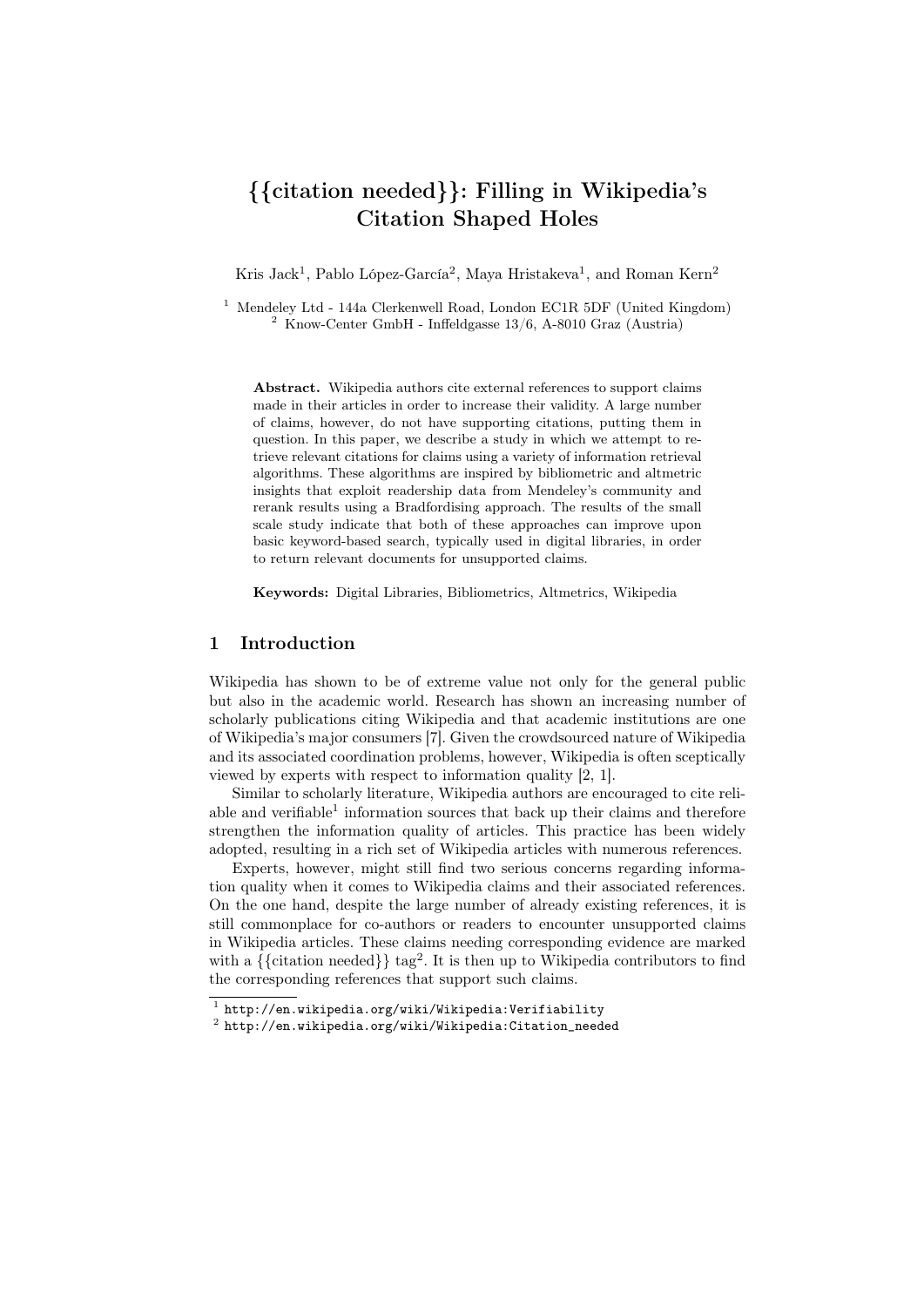In order to increase the number of cited claims in Wikipedia, it would be useful to develop a tool that can automatically suggest articles that back them up. Wikipedia contributors could then check if the articles indeed back up the claims and choose to insert relevant ones into Wikipedia pages.

In this paper, (i) we investigate the distribution of citation sources in Wikipedia to better understand what authors are currently using as verifiable evidence and the extent to which citations are missing, and (ii) we explore if findings in the field of bibliometrics can be exploited in developing a system that can automatically retrieve articles that back up claims. The second study is particularly focussed on comparing the well established technique of Bradfordising [12] to a new technique of biasing retrieval ranking based on signals from digital communities of researchers. As this study was carried out in Mendeley, the digital community chosen is that of Mendeley's social network, whose readership data has previously shown to be useful in understanding research trends [3, 4].

# 2 Wikipedia Citations

While many claims in Wikipedia articles are backed up with citations, there is also a considerable amount which is not. It can be difficult to quantify how many claims made in Wikipedia articles lack citations but estimates can be made based on the number of missing citations that have been explicitly signposted using the {{citation needed}} tag.

In order to estimate the number of claims that are not backed up with citations we downloaded a copy of the English Wikipedia from Academic Torrents<sup>3</sup>. The download contained 4.4 million articles written in English in an XML format. These articles were parsed using the SAXParser from the Wik $iXMLJ$  project<sup>4</sup>, to find all citation tags that appear within the collection, following Wikipedia's citation conventions<sup>5</sup>. All parsing was done on a laptop with 8GB RAM and took less than 30 minutes to run.

Around one million Wikipedia articles contained at least one citation. In total, just over nine million citations were parsed out. We focused on the top five types of citations, which account for 93.68% of all citations made (see Table 1). Citations can cite different types of objects. The most popular type of citation is the {{cite web}} tag which indicates that a web page is being cited. This type accounted for over half of all citations made. Citations for news articles, books and journals accounted for 17.08%, 11.00%, and 8.22% of all citations made, respectively. The fifth most frequent citation type was {{citation needed}}, the tag used to indicate that a claim is missing a citation.

It's reasonable to assume that not all claims lacking citations in Wikipedia articles have been explicitly tagged with {{citation needed}}. As a result, the 402,347 {{citation needed}} tags are likely to cover only a subset of the actual

<sup>3</sup> Wikipedia English Official Offline Edition (version 20130805) [Xprt] - http:// academictorrents.com/details/30ac2ef27829b1b5a7d0644097f55f335ca5241b

<sup>4</sup> https://code.google.com/p/wikixmlj/

 $^5$  http://en.wikipedia.org/wiki/Wikipedia:Citation\_templates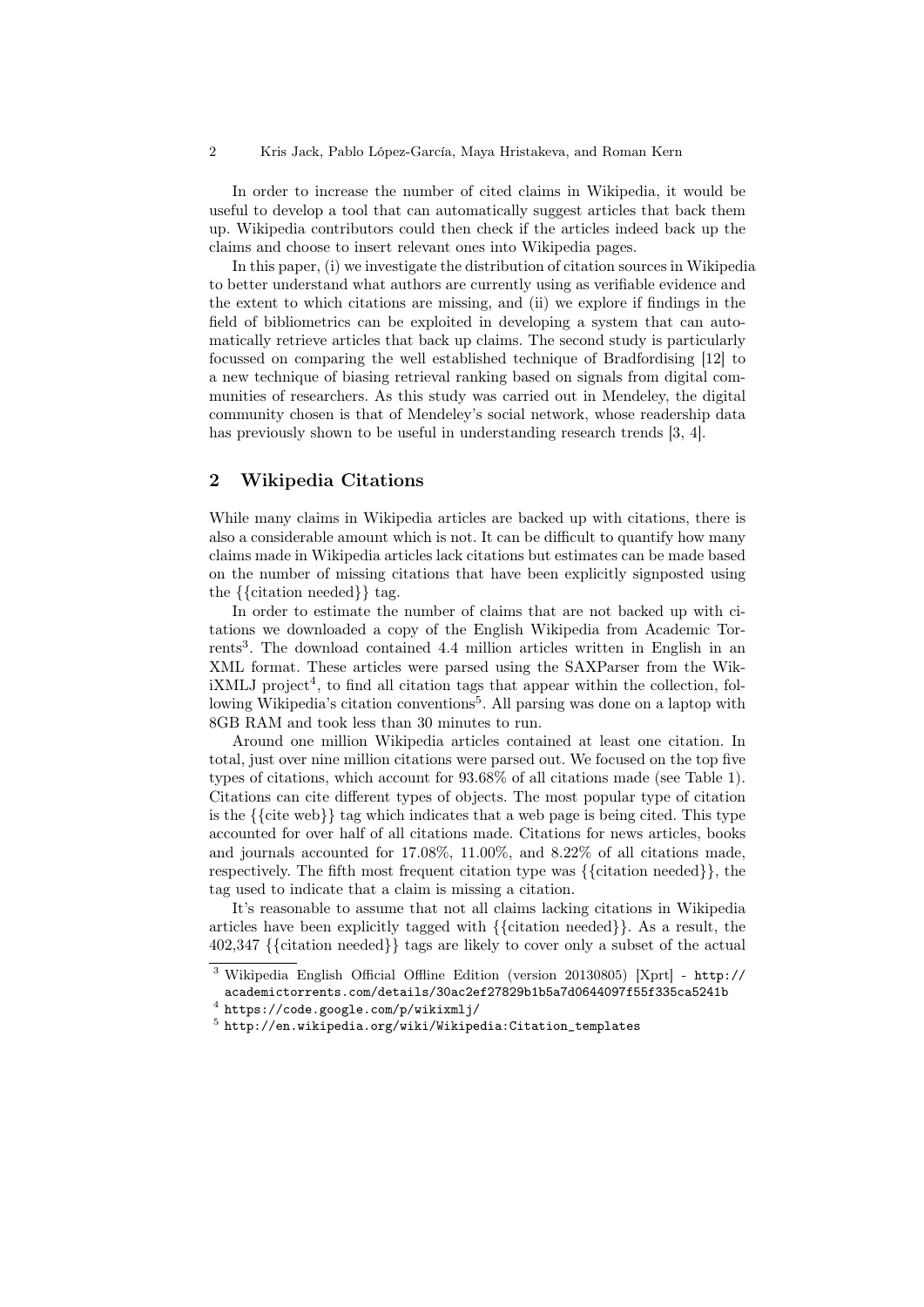| Type of Wiki Citation Tag Citation Count Distribution (%) |           |          |
|-----------------------------------------------------------|-----------|----------|
| $\{\{\text{cite web}\}\}\$                                | 4,796,157 | 52.94%   |
| $\{\{\text{cite news}\}\}\$                               | 1,547,056 | 17.08%   |
| $\{\{\text{cite book}\}\}\$                               | 996,433   | 11.00%   |
| $\{\{\text{cite journal}\}\}\$                            | 744,866   | $8.22\%$ |
| $\{\{\text{citation needed}\}\}\$                         | 402,347   | $4.44\%$ |
| Total                                                     | 8,486,859 | 93.68%   |

Table 1. Top 5 citation links that appear in English Wikipedia articles.

claims that require citations. The number of missing citations in Wikipedia articles indicates the need for a tool that can help people to retrieve articles that back up claims.

### 3 Approaches to Finding Citations

In this study, we were interested in applying some insights from bibliometrics and altmetrics to inform the design of a tool that can help retrieve articles that support natural language claims. The behaviour of three algorithms was investigated. The first is Bradfordising, a technique that has been shown to improve the ranking of research article results in search engines [5]. The second is to bias search results based on how often they are read in Mendeley's community. The third is to combine both approaches.

All algorithms were investigated using the popular search engine Lucene<sup>6</sup>. The article metadata (e.g. title, authors, year of publication, abstract) of Mendeley's 100 million research articles were indexed. For each claim, the text of the claim plus the title of the Wikipedia page were entered into the search engine and the results were reanked based on either Bradfordising, readership or a combination of Bradfording and readership.

The standard Bradfordising approach was followed, applying it to the first 100 results. That is, the first 100 results were reranked so that the articles from the most frequent publication venue, appearing in the first 100 results, were ranked above the articles appearing in less frequent publication venues, from the first 100 results.

In order to exploit Mendeley's readership information, a new query handler was written in Lucene, that extended the basic keyword-based search with a weighted boost. The weighted boost is based on a logarithmic function of the number of readers that an article has, as follows;

 $score * log_{10}(number of readers + 1)$ 

The final score given to each result was based on its original keyword-based score plus the boosting given by the logarithmic function. As a result, articles that had more readers should have higher ranked positions.

Finally, the third algorithm combines both approaches, first applying the readership bias and then Bradfordising.

 $^6$  https://lucene.apache.org/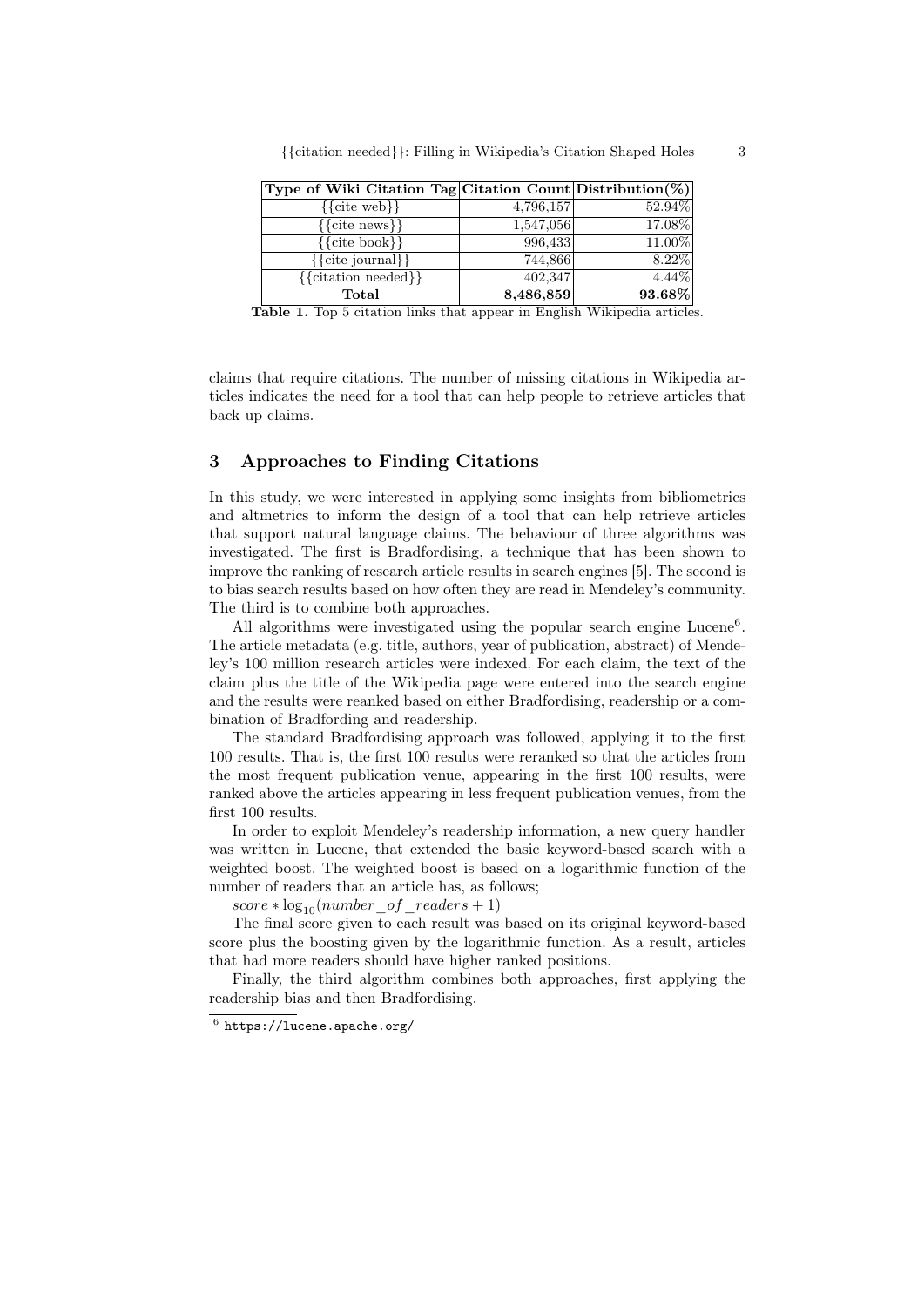4 Kris Jack, Pablo López-García, Maya Hristakeva, and Roman Kern

# 4 Experimental Setup

As a case study, a small scale gold standard data set was manually created by selecting 10 Wikipedia pages with claims citing scholarly articles in them. A claim was randomly chosen from each Wikipedia page and associated with the scholarly article that it cited. It is recognised that more than one scholarly article may support the claim made. This approach, despite this limitation, is common practice in the information retrieval community, as it provides enough information to fairly compare different algorithms and can be fully automated for large scale testing. The task of the algorithms is, given a claim, to retrieve articles that can be used to back it up. We employed two baseline systems: (i) Google Scholar and (ii) Mendeley's catalogue search. Both cover a broad range of research disciplines and are two of the world's largest research collection repositories. These baselines were compared to versions of Mendeley's search engine enhanced separately using Bradfordising and readership biases, as described in the previous section.

Five of the 10 selected claims are provided as examples (Table 2). These claims are made using natural language sentences that paraphrase and/or summarise findings from research articles. The 10 claims cross multiple disciplines of research, just as Google Scholar and Mendeley's collections do.

| Claim Summary      | Full claim                                                                  | Readers |  |  |  |
|--------------------|-----------------------------------------------------------------------------|---------|--|--|--|
| Quiet Revolution   | The Quiet Revolution is called such because it was not                      |         |  |  |  |
|                    | a "big bang" revolution; rather, it happened and is con-                    |         |  |  |  |
|                    | tinuing to happen gradually                                                 |         |  |  |  |
| Opting Out and In  | They are passed up for promotions because of the possi-                     | 31      |  |  |  |
|                    | bility that they may leave, and are in some cases placed                    |         |  |  |  |
|                    | in positions with little opportunity for upward mobility                    |         |  |  |  |
|                    | to begin with based on these same stereotypes                               |         |  |  |  |
| WWW                | One study, for example, found five user patterns:                           | 8       |  |  |  |
|                    | exploratory surfing, window surfing, evolved surfing,                       |         |  |  |  |
|                    | bounded navigation and targeted navigation                                  |         |  |  |  |
|                    | Statistical Learning There is an ongoing debate about the relevance and va- | 22      |  |  |  |
|                    | lidity of statistical approaches in AI, exemplified in part                 |         |  |  |  |
|                    | by exchanges between Peter Norvig and Noam Chom-                            |         |  |  |  |
|                    | sky                                                                         |         |  |  |  |
| Cognitive Robotics | Within developmental robotics, developmental learn-                         | 148     |  |  |  |
|                    | ing approaches were elaborated for lifelong cumulative                      |         |  |  |  |
|                    | acquisition of repertoires of novel skills by a robot,                      |         |  |  |  |
|                    | through autonomous self-exploration and social inter-                       |         |  |  |  |
|                    | action with human teachers, and using guidance mech-                        |         |  |  |  |
|                    | anisms such as active learning, maturation, motor syn-                      |         |  |  |  |
|                    | ergies, and imitation                                                       |         |  |  |  |

Table 2. Claims citing a corresponding research article available in both Google Scholar and Mendeley. The last column shows the number of readers in the Mendeley catalogue.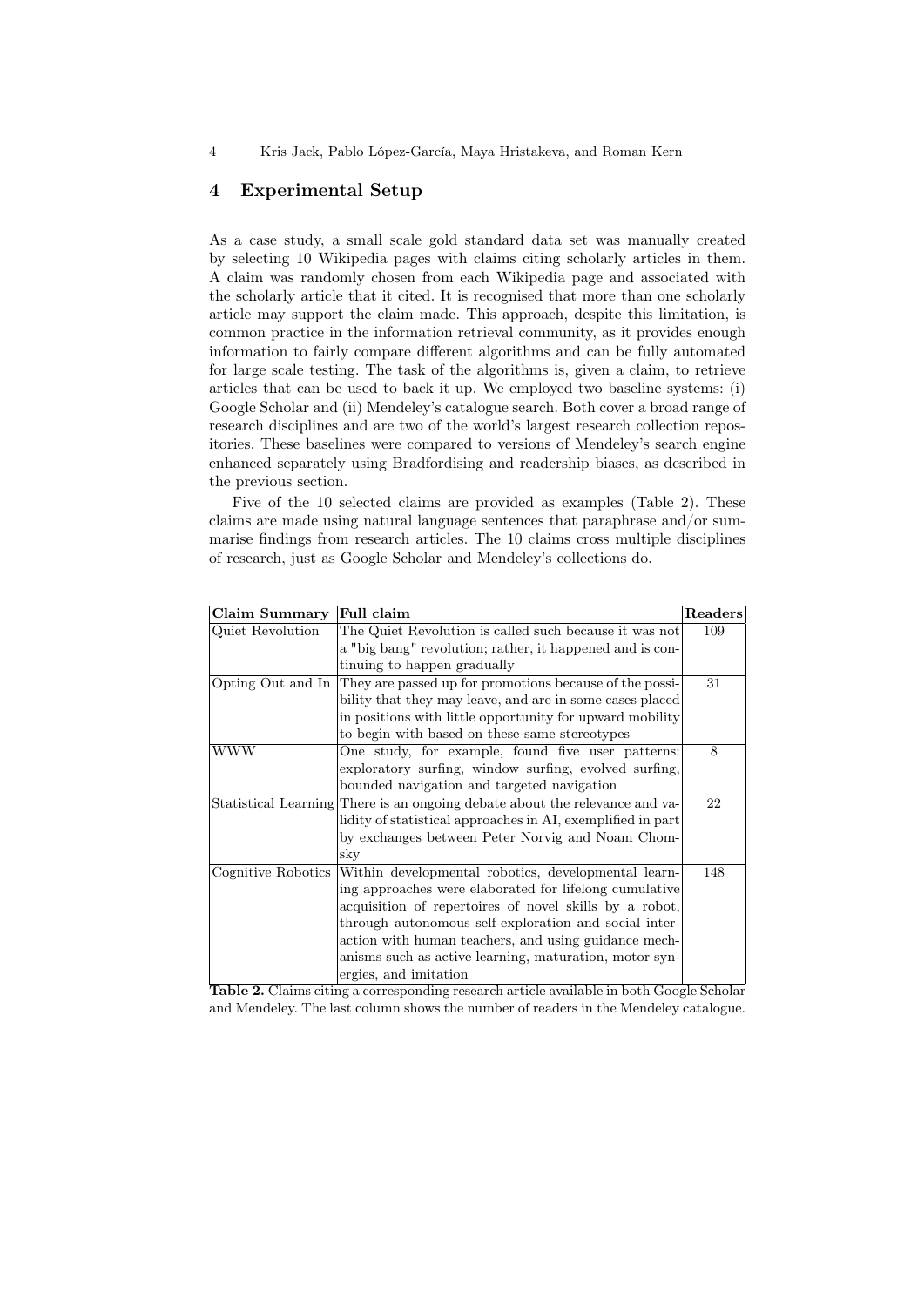Based on the claim and the title of the Wikipedia article page, a query was constructed. The query contained all the words that appeared in the claim with the Wikipedia article page's title concatenated to it. This query was used to evaluate each of the approaches: (i) Google Scholar (Google Sch.), (ii) Basic Mendeley Keyword Search (Men), (iii) Mendeley  $+$  Readers (Men $+R$ ), (iv) Mendeley + Bradfordising (Men+B), and (v) Mendeley + Readers + Bradfordising (Men+R+B). The first 100 results lists from each tool were gathered and the position of the cited article in each list was recorded. The closer the article's position to the start of the results list, the better the approach performs.

#### 5 Results

Table 3 shows the results of the five tested algorithms to retrieve the corresponding citations to the claims in Table 2.

| Claim Summary          | Google Sch.  |            |                |             | $\text{Men} \text{Men}+\text{R} \text{Men}+\text{B} \text{Men}+\text{B}+\text{R}$ |
|------------------------|--------------|------------|----------------|-------------|-----------------------------------------------------------------------------------|
| Quiet Revolution       | $>$ 100 $ $  | 73         | 2              | 76          | 29                                                                                |
| Opting Out and In      | >100         | >100       | >100           | $>$ 100 $ $ | >100                                                                              |
| <b>WWW</b>             | >100         | 67         | 66             |             | 71                                                                                |
| Statistical Learning   | >100         | 69         | 24             | 73          | 37                                                                                |
| Cognitive Robotics     | >100         | 10         | $\overline{2}$ | $\bf{2}$    | 9                                                                                 |
| Benford's Law          | >100         | 2          | 8              | 9           | $\bf{2}$                                                                          |
| DNA Sequencing         | >100         | 38         | 6              | 64          | 69                                                                                |
| Naturalism             | >100         | >100       | >100           | >100        | >100                                                                              |
| Mathematics Definition | >100         | 47         | 38             | 3           | 8                                                                                 |
| Core Samples           | >100         | $\bf{2}$   | $\overline{2}$ | 34          | 52                                                                                |
| Totals                 | 1.000<br>(0) | 508<br>(2) | 348<br>(5)     | (3)<br>462  | $\left( 1\right)$<br>477                                                          |

Table 3. Rank of the citations for the two baseline and three modified approaches. A lower number indicates the approach performs better. If the target article did not appear in the first 100 results returned, then >100 appears. Best ranks appear in bold. The score in parentheses is the count of the number of best placed ranks that the algorithm achieved.

Mendeley's basic keyword search outperformed Google Scholar in retrieving the correct target document (i.e. the document actually cited in the Wikipedia article) in the first 100 results in 8 cases. Google Scholar failed to retrieve the target documents in the first 100 results for all queries. When considering only the top 10 results returned, 2 of the sample queries retrieved the correct target citations in the top 10 results using Mendeley's basic keyword search.

Three algorithms were tested based on bibliometrics and altmetrics insights. The use of readership counts ranked the target articles higher, on average, than the use of Bradfordising and the combination of readership and Bradfordising, resulting in 5, 4, and 3 top 10 hits respectively. When considering the number of cases in which an algorithm ranked the target document highest, Mendeley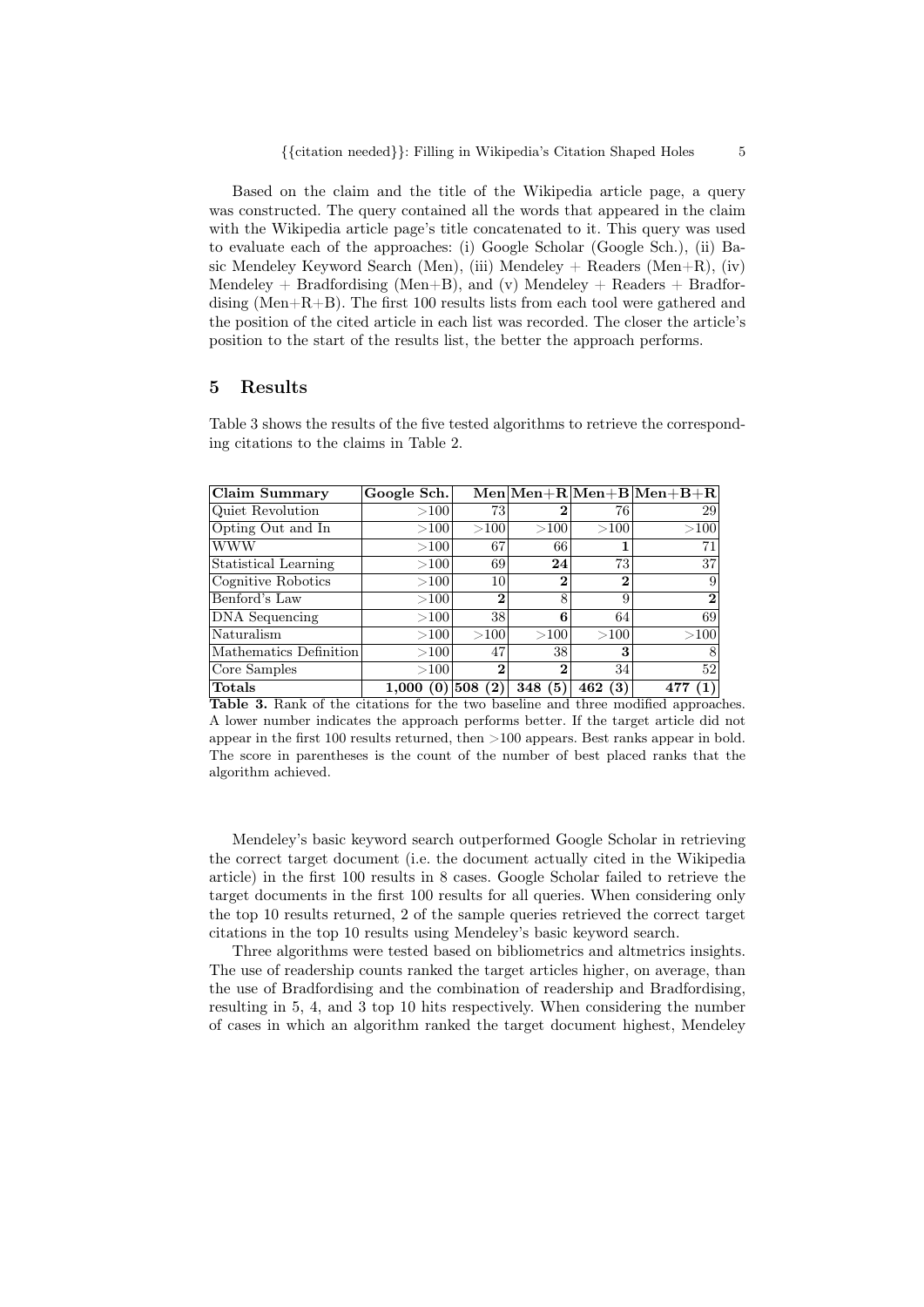6 Kris Jack, Pablo López-García, Maya Hristakeva, and Roman Kern

+ Readership provided the highest ranked results in 5 of the cases. Mendeley's basic keyword search ranked the target article higher in 2 cases compared to Mendeley  $+$  Readership  $+$  Bradfordising's single case. The results suggest the combination of the 2 algorithmic enhancements, readership boosting and Bradfordising, appear to produce worse results than using either of these algorithms alone.

There were 2 cases when all algorithms tested failed to retrieve the target article in the top 100 results. In both of these cases, the claims did not contain the keywords present in the metadata of the articles.

### 6 Discussion

There is evidence that scholarly articles are increasingly citing Wikipedia. One study showed that Wikipedia had been cited 3,679 times within a reference data set taken from the Web of Science (WoS) and Elsevier's Scopus databases [7]. Regarding the information quality of Wikipedia articles, in 2007 Nielsen studied the relationship between a journal citation in Wikipedia and the impact factor of the journal, and a correlation between them could be observed, especially for high impact journals [6]. In 2012 Priem et al. sampled a number of scholarly articles and found that about 5% were cited by the English Wikipedia [9]. These results suggest that Bradfordising also applies in Wikipedia articles.

When it comes to the influence of readership, incorporating the readership count or popularity into a information retrieval system has been studied by many research groups. Researchers proposed that the readership count can be seen as an indicator for the quality of the retrieved articles and the to rerank the results accordingly. They found that among multiple quality metrics, the popularity contributed significantly to the improvement of the results [13], in good agreement with our findings. In our case, using keyword-based search with Mendeley and readership boosting retrieved the target citation in the top 10 results in 5 out of the 10 queries ran. Comparisons of download and citation data from Scopus with readership data from Mendeley have shown a medium to high correlation between downloads and readership and downloads and citations, while there is a medium-sized correlation between readership and citations. These results suggest some difference between the different usage features [11, 10].

None of the algorithms tested managed to retrieve the target article in their top 100 results in 2 of the tests. In considering the 2 queries, it appears that they do not share enough keywords in common with the target article's metadata. This points to the need for an alternative representation of articles beyond metadata and possibly an alternative representation of the query itself. Including the full text could possibly prove beneficial in such scenarios as suggested by [8]. Furthermore, a deeper linguistic representation such as the semantics revealed through topic modelling is worth considering.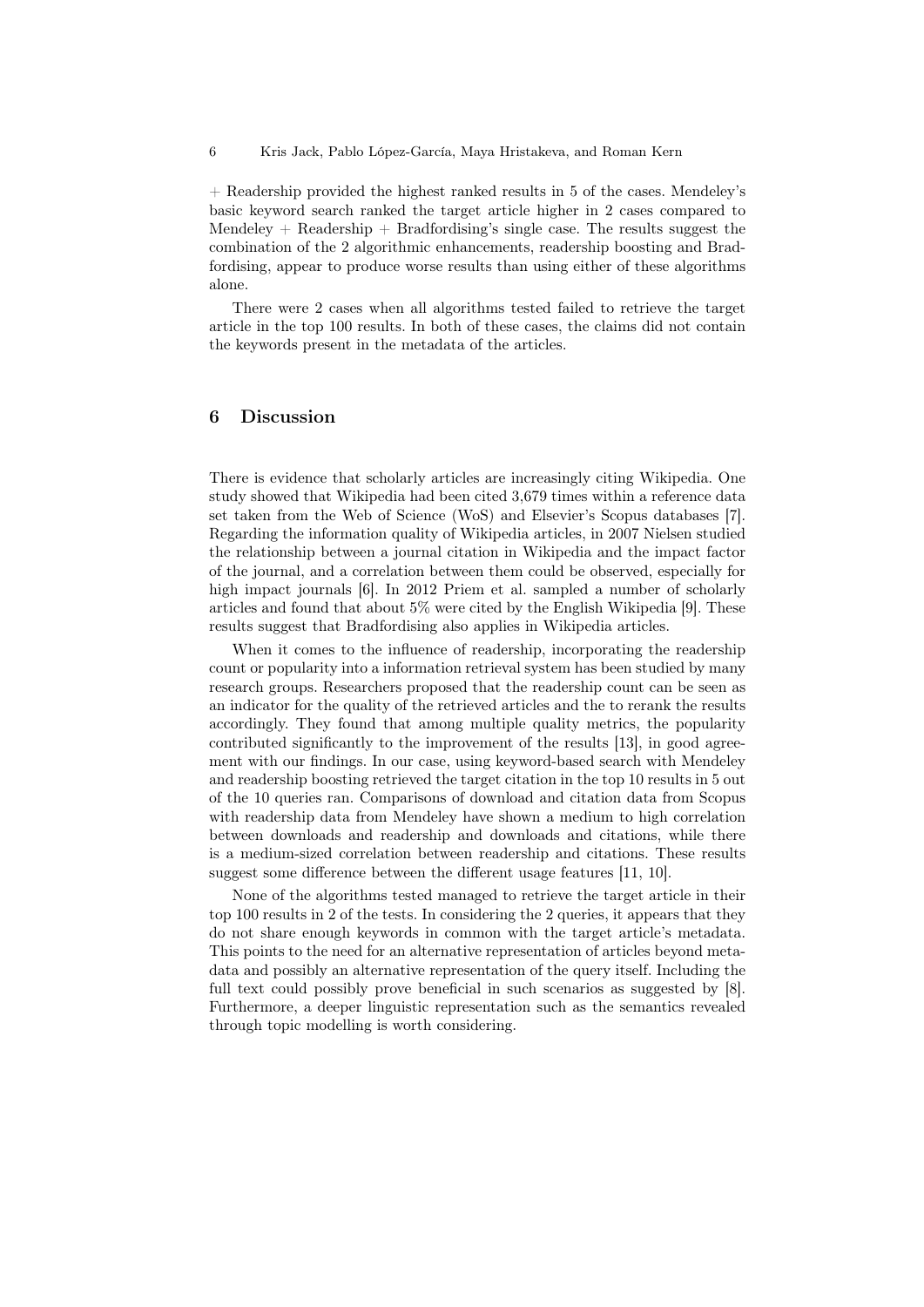#### 7 Conclusions and Future Work

This paper reports on the results of two studies. First, the contents of the English Wikipedia were parsed in order to find what type of objects tend to be cited and the extent to which missing citations were present. This work confirmed that most citations are made to webpages, news articles, books and journals, and that there is a sizable number of claims that have been explicitly marked as needing a citation (over 400,000). Second, a small scale study was conducted in which Google Scholar was compared with Mendeley's search engine, and three modified versions of Mendeley's search engine to test how well they could retrieve articles based on natural language claims. The results show that reranking through Bradfordising and boosting readership scores both improve upon keyword-based search.

This study has been conducted as part of the EEXCESS project<sup>7</sup>. In its current form, it requires some manual interventions preventing us from scaling it up. In the future, we will automate the entire process so that we can run large scale tests and generate statistically significant results. We will also explore how to return not just scholarly articles, but objects that appear in cultural repositories (e.g. Europeana<sup>8</sup> ). As seen by the types of citations made in Wikipedia articles, we need to go beyond scholarly articles in order to meet this community's needs.

We also intend to take all citations to journal articles in the English Wikipedia and automatically build a data set of citation claims paired with articles that they cite and have been deduplicated against Mendeley's catalogue. This data set will serve as a training and testing data set for a large scale evaluation of how well the target citations can be retrieved given the claims as input and will allow us to compare the attributes of different information retrieval algorithms in more detail.

#### Acknowledgements

The presented work was developed within the EEXCESS project funded by the European Union Seventh Framework Programme FP7/2007-2013 under grant agreement number 600601. The Know-Center GmbH is funded within the Austrian COMET Program Competence Centers for Excellent Technologies of the Austrian Federal Ministry of Transport, Innovation and Technology, the Austrian Federal Ministry of Economy, Family and Youth and by the State of Styria. COMET is managed by the Austrian Research Promotion Agency (FFG).

<sup>7</sup> http://eexcess.eu/

 $^8$  http://www.europeana.eu/